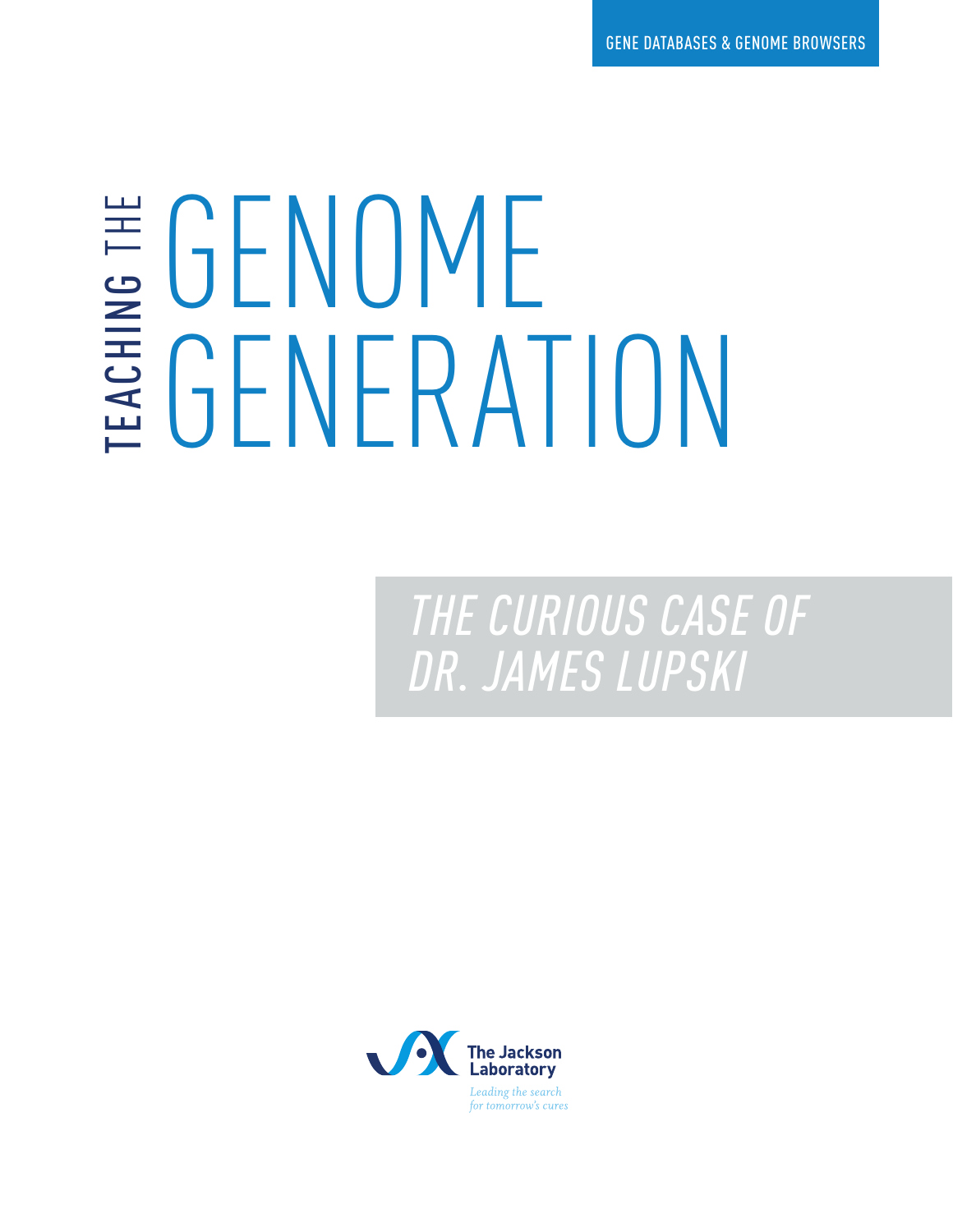### Case Study: Seeking Answers Through Genomics

In this exercise, you will use gene databases and genome browsers to follow the path to discovery of one man's debilitating disease. You will investigate gene function and its potential relationship to disease, assess genetic homology between species, and debate the best course of action for studying this disease.

This is a similar process that scientists and doctors must undergo when trying to develop models for the study of disease.



Dr. James Lupski, Professor at Baylor College of Medicine.



Dr. Lupski's foot.

#### Imagine you are a family doctor...

Today you have an appointment with Professor James Lupski, a geneticist at Baylor College of Medicine in Texas. He has been living with a rather troublesome disease since childhood. He has symptoms such as foot deformities (pictured above), muscle weakness and scoliosis that has slowly gotten worse over the years. Three of his seven siblings have also displayed similar symptoms.

Using Wikipedia www.wikipedia.com and/or OMIM www.omim.org, can you make a diagnosis based on Professor Lupski's symptoms?

What is the cause of this disease? Can you provide an explanation why only three of his seven siblings have this disease?

Can you offer a cure for Professor Lupski?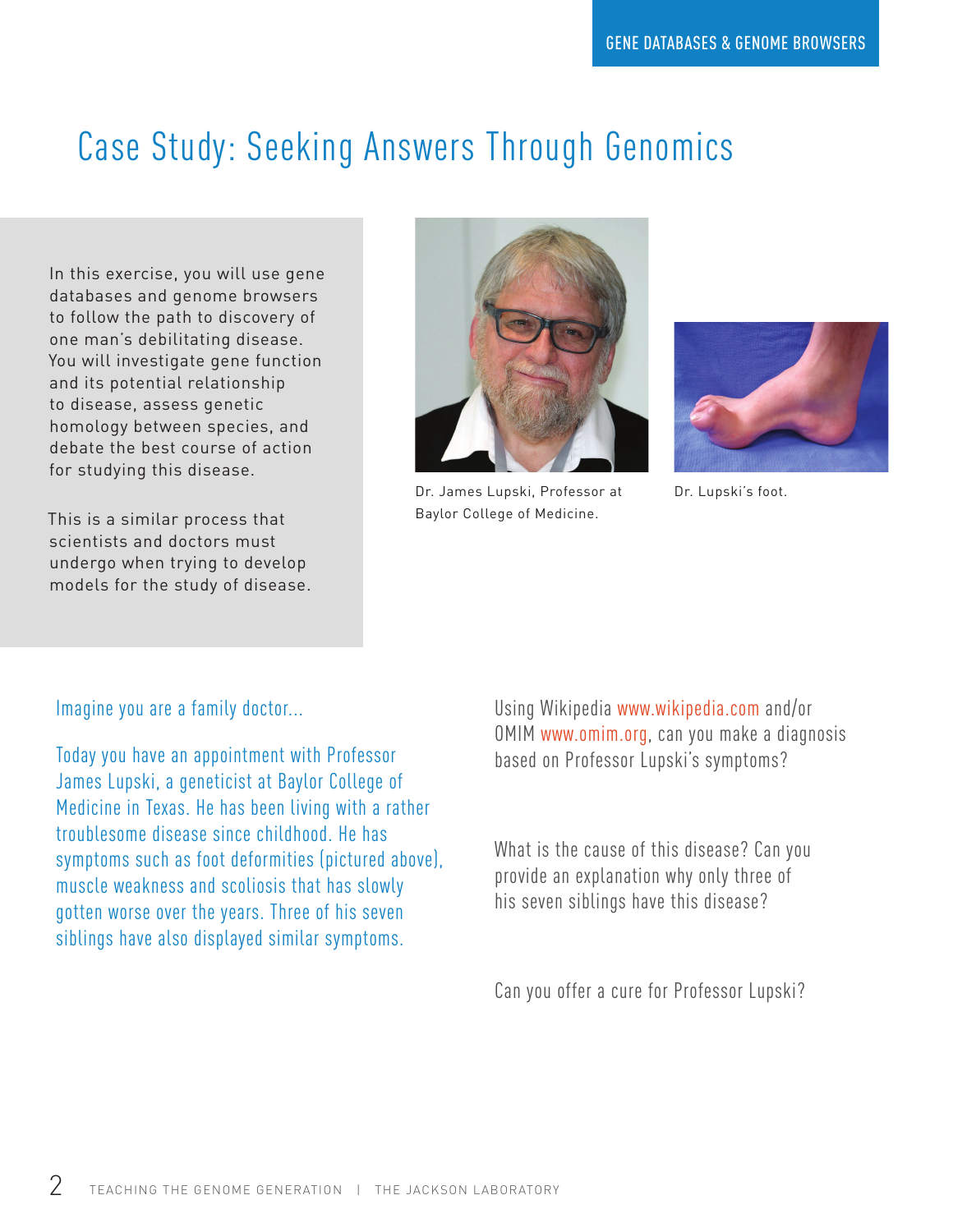## Finding the genetic cause

Professor Lupski thanks you for the diagnosis of Charcot-Marie-Tooth Disease (CMT, named for the doctors who first described it), but because he is a scientist, he wants to know more.

Professor Lupski, after genetic counseling, decides to sequence his own genome and publishes his results in the *New England Journal of Medicine*. At the next appointment, he shares the results with you.

The sequencing yielded over 3.4 million single nucleotide polymorphisms (SNPs) that were unique to Professor Lupski as compared to the published human genome. By focusing on genes known to be involved in CMT, Professor Lupski and his colleagues identified two recessive mutations lone

missense, one nonsense) in the SH3TC2 gene.

Lupski et al. (2010) Whole-Genome Sequencing in a Patient with Charcot–Marie–Tooth Neuropathy. New England J. of Medicine 362, 13.

You've never heard of this gene before, so you consult a gene database.

You navigate to NCBI Gene database, www.ncbi.nlm.nih.gov/gene, and search for SH3TC2. You click on the human reference.

Does the Summary indicate what type of CMT Professor Lupski has?

Of course, your goal as a doctor is to alleviate Professor Lupski's symptoms. Since there is no readily available cure or even FDA-approved treatment, you want to give Professor Lupski peace of mind that researchers are currently looking for one.

Back at the OMIM CMT Type 4C page, you look for an **Animal Model** of the disease in the left navigation panel.

What type of animal is used as a model for this human disease?

What type of mutation in Sh3tc2 does this model have?

What do researchers think is the normal function of this gene?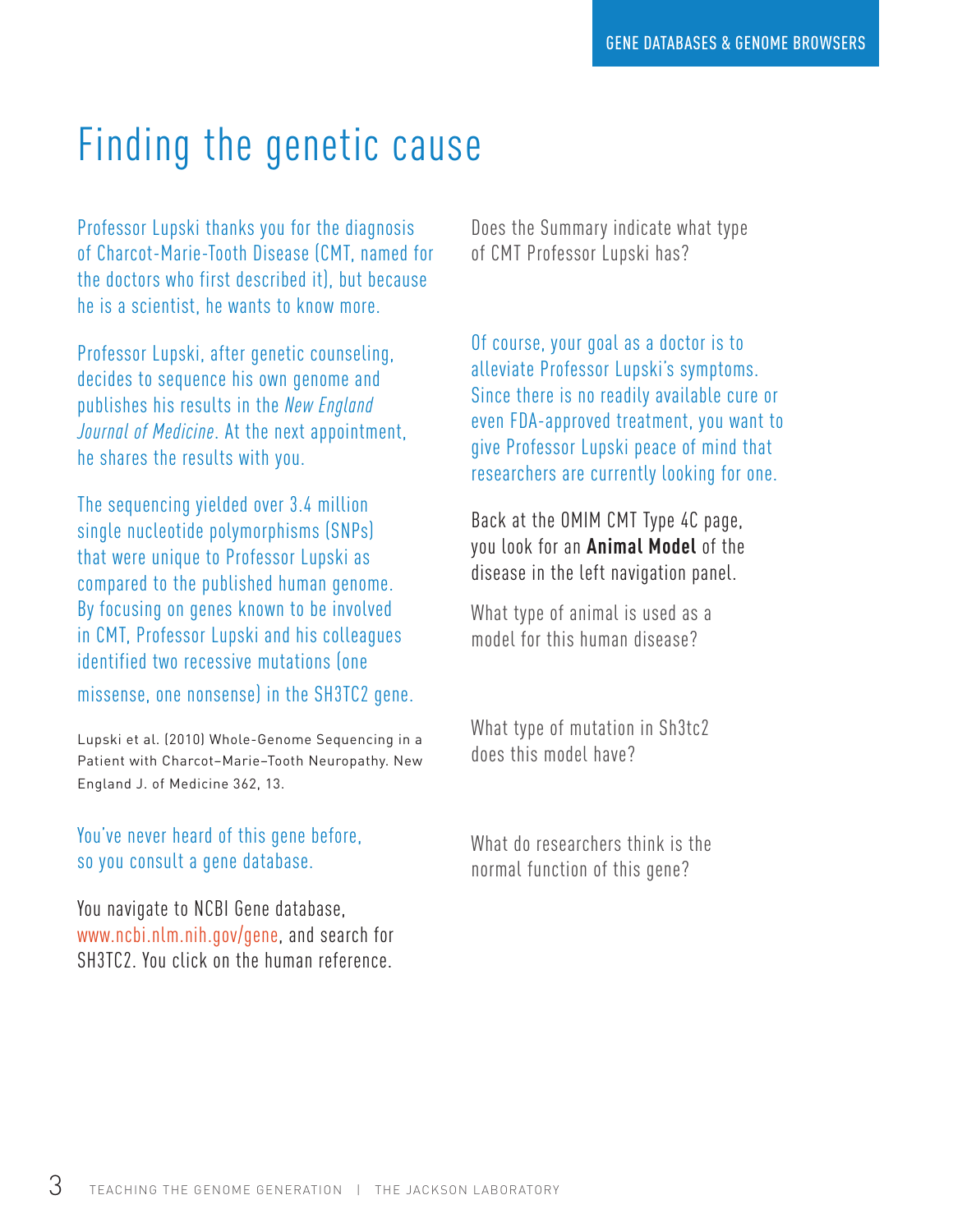#### Making connections across species

You question how good a *mouse* model of CMT is. Will researchers really be able to find a cure for your *human* patient by using a rodent?

Model organisms, much like model airplanes, are a representation/imitation/example of another (often larger or more complex) thing. In experimental biology, organisms like bacteria, flies and even mice are used as simplified representations of human biology and disease. These organisms can be more easily housed and fed, controlled for genetics and manipulated in experimental situations than humans. While technology is rapidly advancing scientists ability to understand human disease in the human, model organisms are still the preferred vehicle for rapid results. However, some model organisms are better representations of specific human systems or conditions than others. Scientists must choose which organism will be the best model for their research.

You navigate to the Ensembl genome browser, www.ensembl.org, to investigate gene conservation.

1 Click **Human** under the **Favourite Genomes** heading.

2 In the search bar, search for SH3TC2<br>2 and click on the first hit.  $\overline{\phantom{a}}$  and click on the first hit.

**3** On the left navigation, click Orthologu<br>dthe Comparatives Genomics heading. On the left navigation, click **Orthologues** under Let the box next to **Rodents** to display more<br>details about this order of the animal kingdom. Check the box next to **Rodents** to display more

5 (Mus musculus) entry. Scroll down to find the mouse



The Jackson Laboratory has thousands of different mouse models available to the research community to advance the understanding of human health and disease.

#### 6 Click **View Sequence Alignments**  and then **View cDNA Alignment**.

Each row has the human DNA sequence piled on top of the mouse DNA sequence for 50 bases per row (there are more than 3,800 bases in SH3TC2 cDNA, so keep scrolling down!). When the bases match, there is a \* underneath that location.

Record %identity and %coverage.

# 7 Navigate back to the mouse orthologue entry. Click **View Sequence Alignments**

and then **View protein Alignment**.<br>Each row has the human amino acid sequence piled on top of the mouse amino acid sequence for 50 amino acids per row (there are more than 1,200 amino acids in SH3TC2 protein, so keep scrolling down!). When the amino acids match, there is a \* underneath that location. If they are similar in charge or polarity they either have a ( . ) or ( : ).

Record %identity and %coverage.